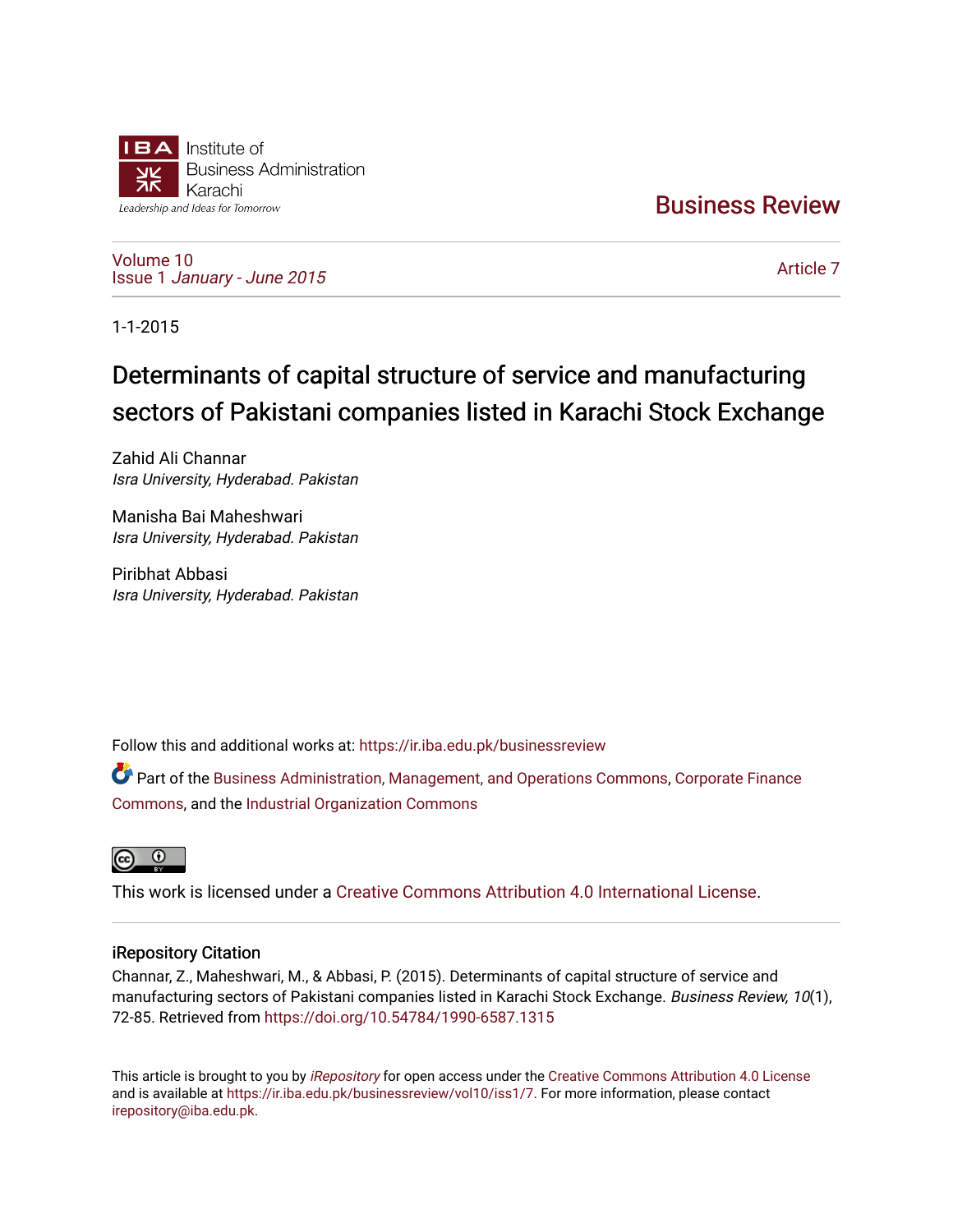# ARTICLE

# DETERMINANTS OF CAPITAL STRUCTURE OF SERVICE AND MANUFACTURING SECTORS OF PAKISTANI COMPANIES LISTED IN KARACHI STOCK EXCHANGE

Zahid Ali Channar *Isra University, Hyderabad, Pakistan*

Manisha Bai Maheshwari *Isra University, Hyderabad, Pakistan*

Piribhat Abbasi *Isra University, Hyderabad. Pakistan*

# Abstract

*Capital structure alludes to how an organization finances its operations whether through shareholders equity, debt or a blending of both. This study was aimed to find out the determinants of capital structure in Manufacturing and Service Sectors of Pakistan and examine which capital structure theory (Trade off theory or Pecking order theory) is relevant in Pakistani context. For study secondary data was collected from financial statements of 30 Companies and then data was analyzed through Correlation and Multi Regression analysis. Results showed that leverage has negative significant relationship with tangibility in both sectors which conformed Pecking order theory is followed by firms in both sectors. Profitability has negative significant relationship with leverage in manufacturing sectors whereas it has positive non-significant relationship with leverage in service sectors. This result revealed that manufacturing sectors follow Pecking order theory whereas service sectors support Trade off theory. Moreover in manufacturing sectors growth and leverage have negative significant relationship whereas in service sectors both variables show positive non-significant relationship. Manufacturing sectors support Trade off theory but service sectors support Pecking order theory. Size and leverage show positive non-significant relationship in manufacturing sectors whereas show positive significant relationship in service sectors. Due to positive sign, they follow Trade off theory. Effective tax rate has positive non-significant relationship with*  leverage. Positive sign shows firms follow Trade off theory in both sectors but *due to non-significant result the effective tax rate not found to be a significant determinant of capital structure. This study will help corporate managers and decision makers to make optimal capital structure decision*.

Key words: Capital Structure, Trade Off Theory, Pecking Order Theory, Manufacturing Sectors, Service Sectors

#### JEL Classification: G3, G32

#### Introduction

Financing and investment are two major decision areas in a firm. In the financing decision, manager is concerned with determining the best financing mix or capital structure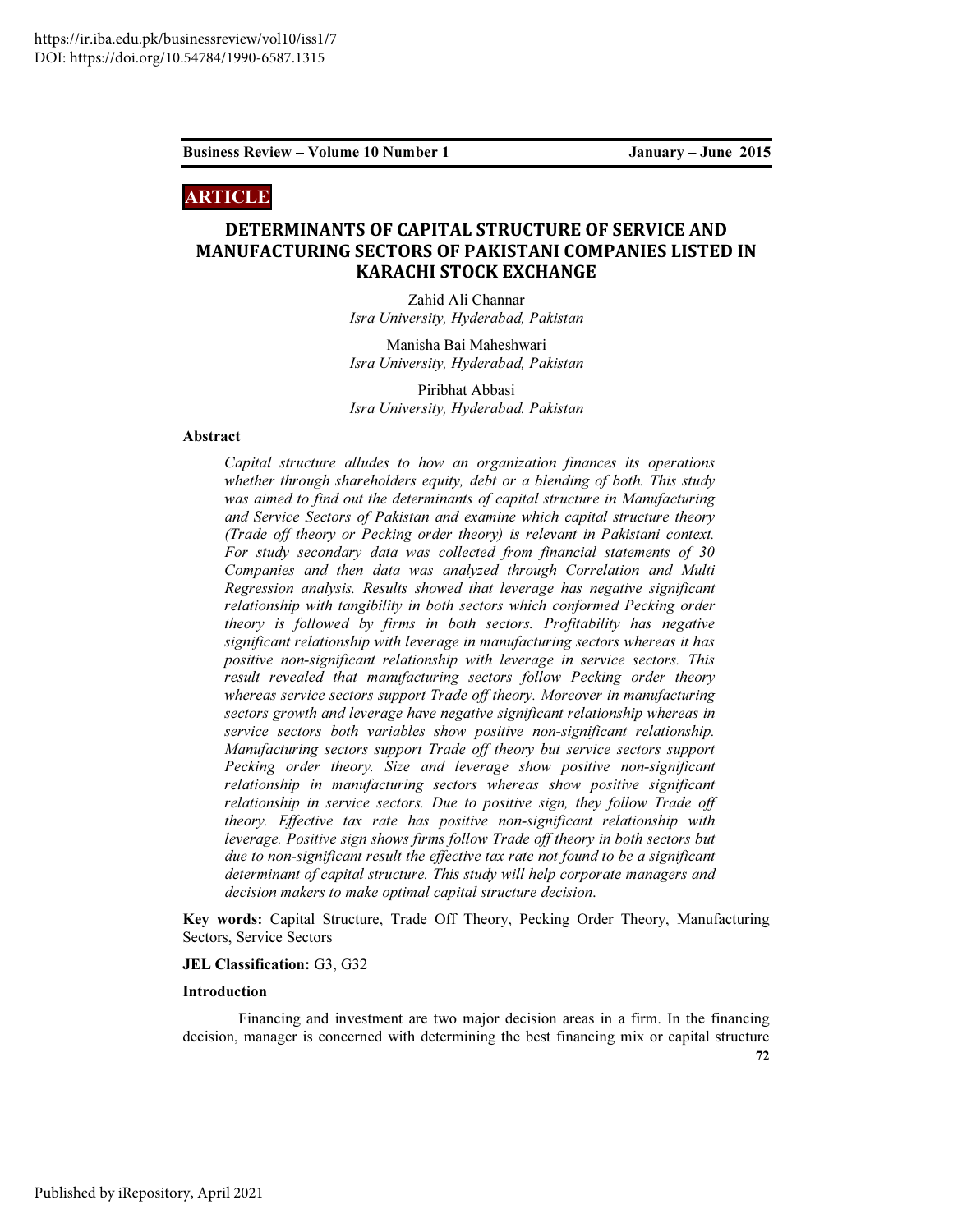for the firm. Capital structure characterizes the firm financial framework which comprises debt and equity used to finance the firm. Capital structure is one of the most important topics among researchers in finance. The capability of firm to carry out stake holders' requirement is closely linked to capital structure and it also play vital role in maximizing the performance of firm and its value. It tries to explain the mix of securities and financing sources used by companies to finance investments (Myers, 2001). Saad (2010) states that capital structure means the way a firm finances its assets across the mixture of debt, equity or hybrid securities. Brigham (2004) said capital structure is the way in which a firm finance its total assets, current operations and any expected growth through issuing equity, debt and hybrid securities. To cut in short capital structure is mixture of debt which classified into long-term and short-term debt and equity which comes from issuing common stocks, preferred stocks and retained earnings. Beside these sources of finance, firms issue some hybrid securities that possess the characteristics of both equity and debt. It's very difficult to determine the capital structure of an organization. Financial managers are facing problems in accurately determining the optimal capital structure. Whereas optimal capital structure described as smallest weighted average cost of capital so that worth of an organization can be enhanced. The key barrier in capital structure is between debt and equity. The ratio of debt funding is measured by gearing or leverages. There are different factors that affect a firm's capital structure, and a firm should challenge to determine what its best mix of financing. But determining the precise optimal capital structure is not a science, so after examining a number of features, firms establish a target capital structure which it considers is most auspicious (Myers, 2001).

There are different theories which try to explain the capital structure but according to Myers (2001) there was no universal theory on the debt to equity choice. The very first theory of capital structure was given by Modigliani and Miller (1958) which states that capital structure theory works under perfect market condition and the assumption of perfect market are no taxes, no transition cost, no bankruptcy cost, market efficiency, rational investors. Under these assumptions, the weighted average cost of capital (WACC) remains constant by changes in capital structure. According to Trade off theory firms prefer to partially finance with debt and partially with equity. There are advantages of financing with debt such as tax shield benefits, agency cost benefits and there are some disadvantages of financing with debt such as costs of financial distress including bankruptcy costs of debt. Therefore firm can optimize its value at a point where marginal costs of debt and marginal benefits of debt are balanced (Ross et al, 2008). Pecking order theory is another approach to define capital structure of a firm and it explains how company makes financial decisions. First developed by Donaldson in 1961 and letter it modified by Stewart C. Myers and Nicolas Majluf in 1984, the theory seek to explain that the cost of financing increases with asymmetric information. Pecking order theory predicts the hierarchy of preference in which firms prefer internal financing to external financing and prefers debt to equity. Internal financing used first; when that is exhausted, then debt is issued; and when it is no longer practical to issue any additional debt, equity is issued.

Optimal capital structure is the one that strikes a balance between risk and return to accomplish ultimate goal of maximizing the stock prices (Ross et al, 2008). Capital structure is fundamentally permanent long term financing of a firm. Although there has been abundance of research focusing on the most important determinants of capital structure, there is still deviation regarding which factors significantly affect a firm's capital structure.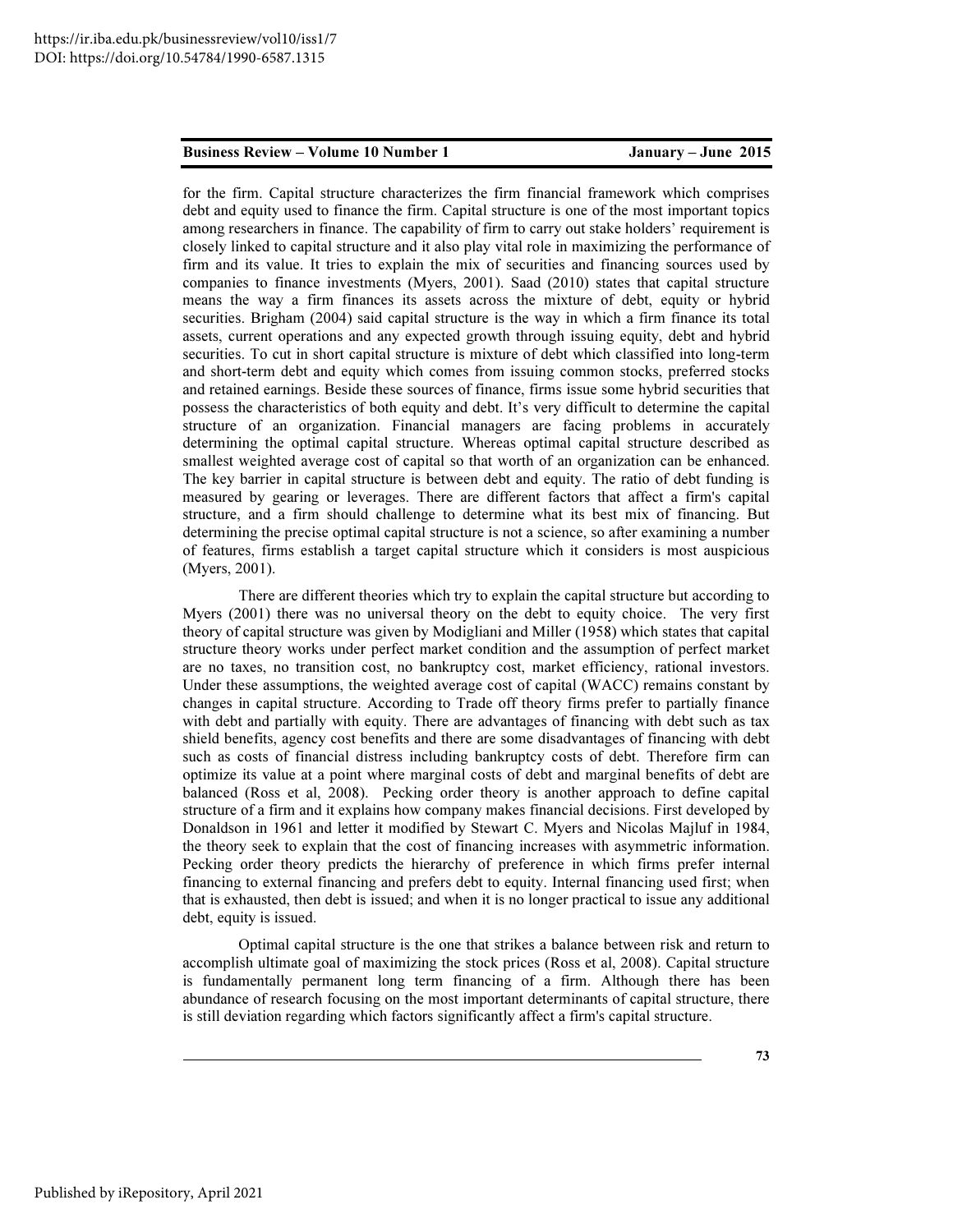#### Literature Review

A.Ajanthan (2013) examined the determinants of Capital Structure of Hotel and Restaurant Companies in Sri Lanka and observed negative relationship between Profitability and debt ratio whereas other independent variables were not significant with debt ratio. Moreover, it concluded that Pecking order theory was more applicable to Sri Lankan perspective.

Samra Kiran (2013) conducted research on Capital Structure Determinants: A Comparative Analysis of Textile, Chemical & Fuel and Energy Sectors of Pakistan. The result reveled that in all sectors there is positive relationship among Leverage, tangibility, non-debt tax shield, growth. On the other hand Size, Profitability, earning volatility showed negative relationship with Leverage. Moreover, only tangibility variable showed significant relationship among all sectors, which confirm Trade Off theory. Other variable predicts similar sign as suggested by Capital structure theories but value was non-significant so they failed to confirm Significantly Capital Structure theories.

Paul et al (2013) conducted research on determinants of capital structure: evidence from Ghanaian firms. The purpose of this study is to examine the determinants of capital structure among 33 listed and non-listed Ghanaian companies from the period of 2003 to 2007. The result revealed that long-term debt is irrelevant determinant of quoted and nonquoted firms in Ghana because they were more relying on equity. Furthermore, the relationship found between profitability, tangibility, size, risk and Leverage was positive but non-significant. Negative significant relationship found between Growth, tax and Leverage.

Oladele & Adebayo (2013) took initiative to determine determinants of capital structure in Nigeria. The findings of study showed that Leverage has positive significant relationship with tangibility. Size has negative significant relationship with Leverage. Profitability and growth showed positive non-significant relationship with Leverage whereas Tax showed negative non-significant relationship with Leverage.

Faiza Saleem et al (2013) examined the determination of capital structure of oil and gas firms listed on Karachi stock exchange in Pakistan. This study concluded that all independent variables have significant impact on balance of Leverage and it also concluded that three out of five independent variables showed positive relationship with Leverage and other two out of five independent variables showed negative relationship with Leverage.

Khalid Alkhatib (2012) investigated the determinants of Leverage of listed companies in Jordan. Research concluded that when both sectors together analyzed, the result was not statistically significant. Moreover, when individual sector was analyzed then the result shown difference, in service 3 out of 5 independent variables shows significant relationship with Leverage whereas in industrial sector 2 out of 5 independent variables shows significant relationship with leverage.

Babalola & Abiodun (2012) examined the effects of optimal capital structure on Firms' Performances in Nigeria. The purpose of this paper was to identify the optimal structure to maximize the performance of selected firms under same systematic risk. Their main objective was to explore the empirical implications that there exists an optimal capital structure under trade-off theory and the optimal capital structure of manufacturing firms. They concluded that target ratio change with firm performance and external environment. They also find out that firm performance is quadratic function of debt ratio. Trade off theory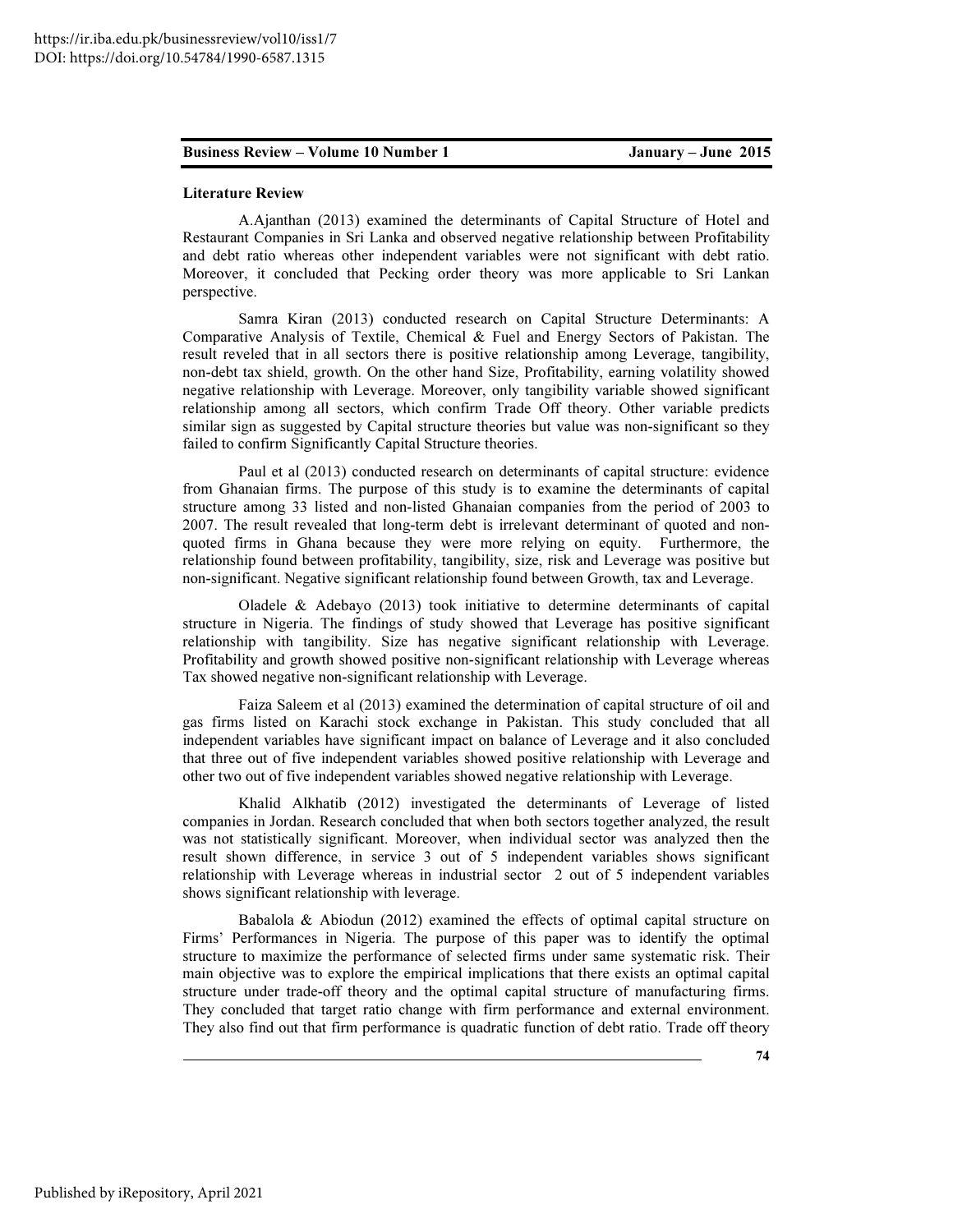was more reliable for manufacturing industry and the results are constant with the hypothesis that the corporate performance is a nonlinear function of the capital structure.

Shehu (2012) examined the Determinants of Capital Structure in the Nigerian Listed Insurance Firms. The aim of this study was to investigate which theories of capital structure exist in Nigerian listed Insurance firms. Result showed that Probability follow Pecking Order theory, tangibility follow Trade Off theory, Agency theory support Growth independent variable and in the last asymmetry of information theory support Size variable.

Chapra & Asim (2012) have conducted research on Determinants of Capital Structuring: An Empirical Study of Growth and Financing Behavior of Firms of Textile Sector in Pakistan. The aim of this study was to find out the factors of optimal capital structuring that distress growth and financing behavior of textile sector firms in Pakistan by focusing that capital structure has vital role in firm financial management decisions and it creates firm value and increase profitability. The findings showed that there was a negative relationship between independent and dependent variables (Financial Leverage). The study also increases knowledge that how firms take active decisions about capital structure needs.

Mishra  $\&$  Chandra (2011) investigated the determinants of capital structure in manufacturing firms of India. Result concluded that pecking order hypothesis was relevant in Indian manufacturing companies that the Leverage negatively related to profitability, whereas assets tangibility positively related to Leverage. Moreover Tax rate negatively related to leverage, this result contradict the Trade Off theory.

Wanrapee Banchuenvijit (2011) examined the determinants of capital structure of Thai listed companies. Findings reveal that Profitability showed negative relationship with Leverage which concluded that less debt used by profitable firms. Tangibility also showed negative relationship with Leverage which concluded that companies having high amount of fixed assets used less debt. Furthermore, Leverage showed positive relationship with size which revealed higher level of debt issued by larger companies.

Wafaa & Sbeiti (2010) investigated the Determinants of Capital Structure: Evidence from the GCC Countries. The finding showed that corporate capital structure in these countries can be explained by the determinants suggested in corporate finance models and Stock markets which have become more developed and considered an important tool for corporate financing decisions in these countries.

Khrawish & Khraiwesh (2010) examined the determinants of capital structure of Jordanian Industrial companies. Result revealed that LTD/TD  $\&$  size as well as LTD/TD  $\&$ tangibility have significant Positive relationship. Leverage ratio & profitability showed significant negative relationship. Positive relationship observed between Leverage ratio &short-term debt and negative relationship between LTD/TD &short-term debt.

Amarjit Gill et al (2009) examined the determinants of capital structure in service industry of USA. They observed Profitability and Tangibility have negative with Leverage. Other variables such as tax rate, size, and growth opportunities were not significant determinant of capital structure in service industry.

Mahabuba (2009) examined the insight into the capital structure determinants of pharmaceuticals companies in Bangladesh. The result concluded that regression model was fitted properly and 69% variation was described by determinants of the capital structure of pharmaceutical companies. All independent variables were statistically significant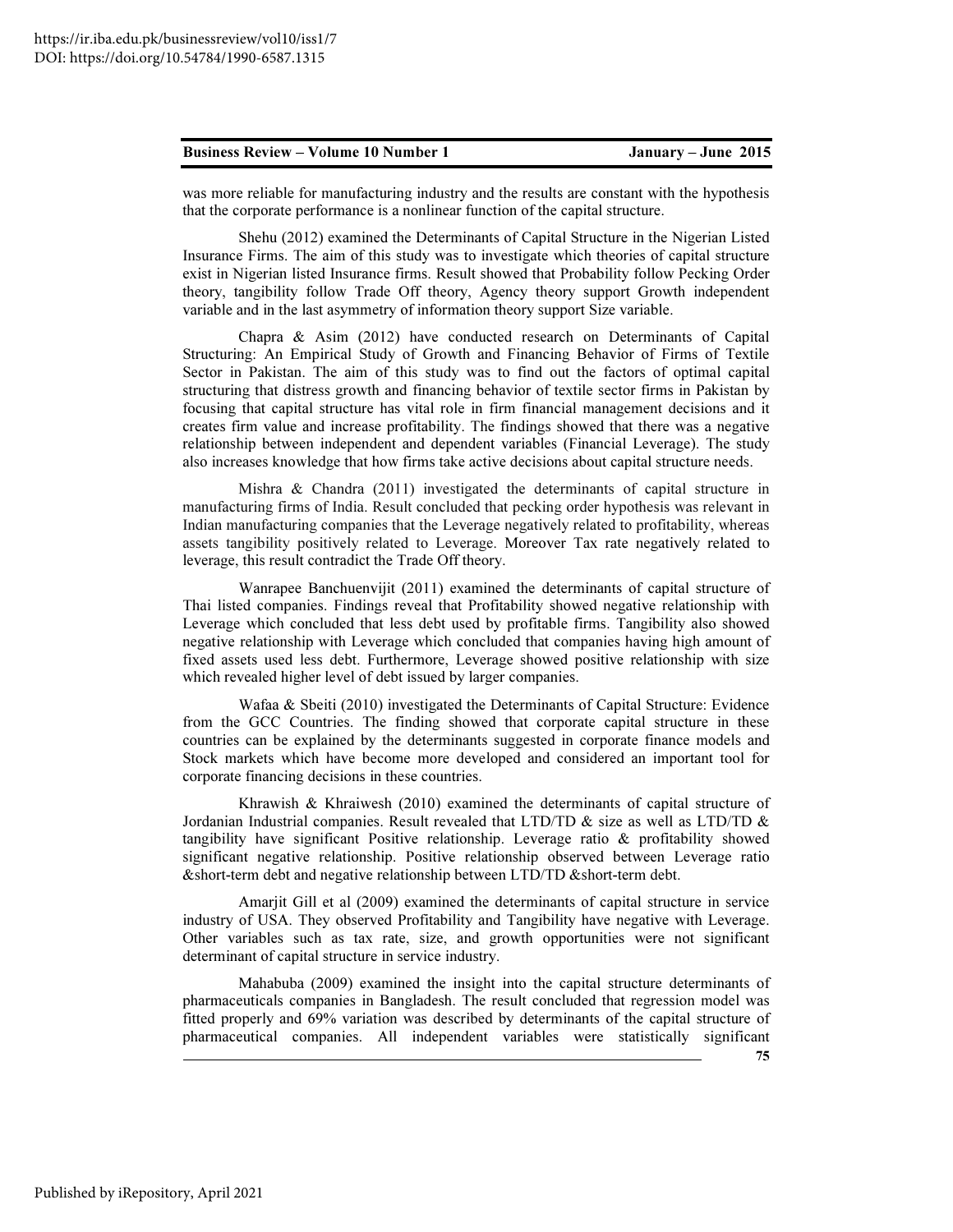determinants of capital structure. Negative relationship was between agency cost of equity and bankruptcy risk whereas positive relationship observed among growth rate, operating leverage, tangibility and debt service capacity. Agency cost theory and static trade-off theory was more applicable in pharmaceutical companies in Bangladesh.

#### Determinants of Capital Structure

Total Leverage described as the amount used by firms to finance its total assets, current operation and long-term operations. This study studied five independent determinants of capital structure and their influence on Total Leverage (Relationship is shown in table I).

Growth: Growth is an important determinant of capital structure and mostly used in previous research. According to trade off theory, there is negative relationship between debt and growth opportunity because cost of debt rises when highly growing firm invest in risky project even at the cost of creditors. When firm borrow more debt to support growth opportunities; this will increase the cost as well as the probability of financial distress. On the other hand, Pecking order theory predicts positive relationship between growth opportunities and Leverage. According to pecking order theory, firms prefer internal financing to finance their projects (Ross et al, 2008) but additional funds are needed by highly growing firms which leads them to borrow more, they issue securities focus to less asymmetric information (Tong & Green, 2005).

Profitability: Profitability is one of the most important independent determinants of capital structure and clearly explained in theories. Trade off theory proposes positive relationship between profitability and Leverage due to two reasons. First profitable firms have less risk of financial distress therefore having lower bankruptcy cost as well as cost of debt is also lower. Second reason when profitable firm borrow more, leads to pay more interest which ultimately leads to pay less tax because interest payments are tax deductible (Frank and Goyal, 2009). Whereas Pecking order theory predicts negative relationship. Argument of this theory is that profitable firms have more retained earnings which are preferable source of funds, and they borrow less leverage, Therefore there is negative relationship between profitability and leverage (Huang & Song, 2006).

Size: Company size is another important potential determinant and is most often used in empirical research. According to Trade off theory larger firms are more diversified as compared to smaller firms and therefore have low default risk, less volatility in cash flow, lower bankruptcy cost, have market reputation, have bargaining power so can borrow at lower cost. Therefore Trade off theory predicts positive relationship between company size and Leverage. Whereas according to Pecking order theory larger companies have less asymmetric information and related cost as well as larger companies can issue equity at lower cost as compare to debt, having opportunity of retained earnings therefore they use lower leverage in their capital structure. Therefore Pecking order theory predicts negative relationship between Leverage and company size (Frank & Goyal, 2009).

Tangibility: According to trade off theory, there is positive relationship between Debt and tangibility of assets. A firm having more tangible assets can borrow at little cost as compare to firm which have less tangible assets. Assets tangibility provides bargaining power to borrower. Ross et al (2008) described that Firm which have more physical assets can borrow more by pledging their physical assets as collateral and alleviating money lenders risk of bearing such agency cost of debt, low agency cost leads to increase debt it means positive relationship between tangibility of assets and debt. Whereas Pecking order theory predicts negative relationship between tangibility of assets and Debt. According to this theory firms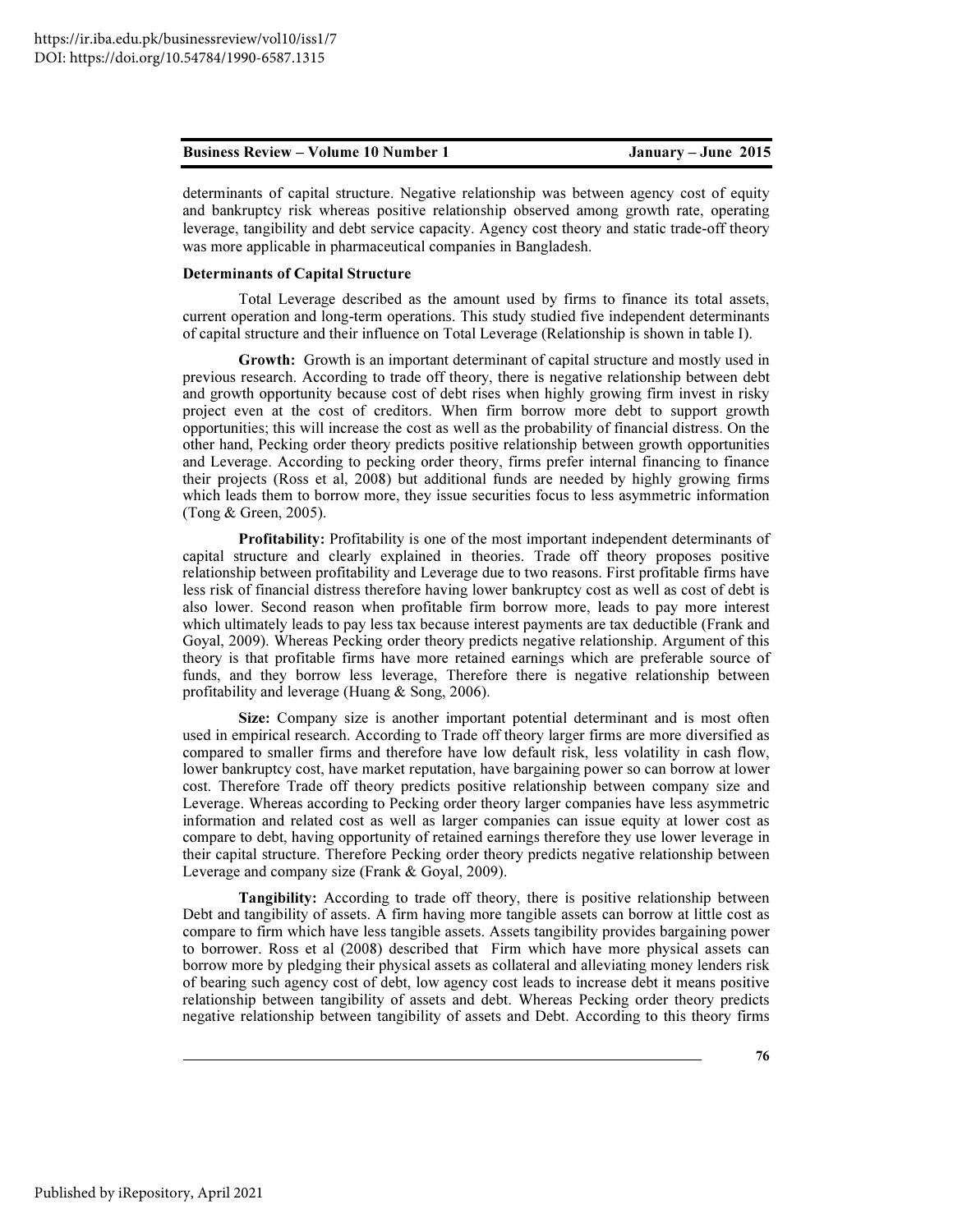having more physical assets will have less asymmetric information problems and firms can issue more equity as compare to debt.

Effective tax rate: According to trade off theory, there is positive relationship between effective tax rate and Debt. As tax rate increase, firm borrow more because interest payments are tax deductible and companies aim to borrow entire from debt financing to take advantage of tax deduction. Whereas pecking order does not describe any relationship between effective tax rate and debt.

### **Objectives**

- 1. To investigate the relationship between growth opportunities  $&$  Leverage
- 2. To examine the relationship between firm's profitability and debt ratio
- 3. To investigate the relationship between firm size and debt ratio
- 4. To analyze the relationship between asset tangibility  $\&$  debt ratio
- 5. To examine the relationship between effective tax rate  $&$  debt

#### Hypotheses

Hypotheses based on the assumptions of Capital Structure Theories i-e (Trade off theory and Pecking Order Theory).

#### $H_1$  Higher growth opportunities increases the Leverage of firm

 $H<sub>I(a)</sub>$  Higher growth opportunities increases the leverage of Manufacturing sectors

 $H<sub>1(b)</sub>$  Higher growth opportunities increases the leverage of Service sectors

#### H<sub>2</sub> Profitability of firm increases the Leverage of firm

 $H_{2(a)}$  Profitability of firms increase the leverage of firms of Manufacturing sectors

 $H<sub>2(b)</sub>$  Profitability of firms increase the leverage of firms of Service sectors

### H3 Size of the companies has positive relation with Leverage

 $H_{3(a)}$  Size of the companies has positive relation with leverage in Manufacturing sectors

 $H<sub>3(b)</sub>$  Size of the companies has positive relation with leverage in Service sectors

#### H4 Asset tangibility of firm increases the debt ratio

 $H_{4(a)}$  Asset tangibility of firm increases the debt ratio of Manufacturing sectors

 $H_{4(b)}$  Asset tangibility of firm increases the debt ratio of service sectors

### $H<sub>5</sub>$  Effective tax rate has positive relation with Leverage

 $H_{5(a)}$  Effective tax rate has positive relation with Leverage in Manufacturing sectors

 $H_{5(b)}$  Effective tax rate has positive relation with leverage in Service sectors

#### Scope of Research

Determinants of capital structure were examined in Manufacturing and Service sectors of Pakistan. Therefore companies of manufacturing and service sectors were taken as a sample. Pharma and Biotech, Oil and Gas, Constructions and Materials (Cement), Food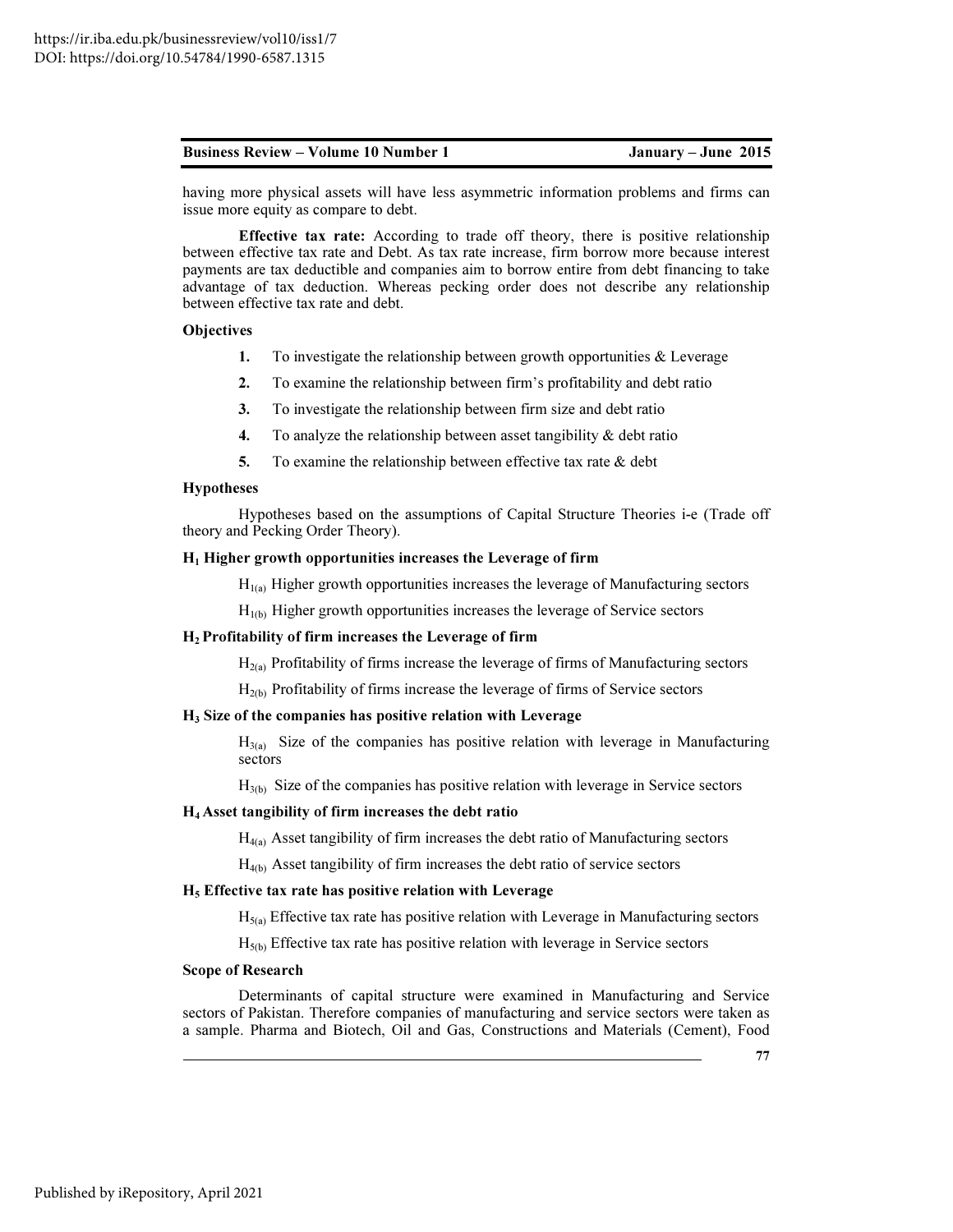| January – June $2015$ |
|-----------------------|
|                       |

Producers and Textile sectors were taken as manufacturing sectors. Whereas Commercial Banks, Life Insurance, Financial Services, Travel and Leisure and fixed line telecommunication sectors were taken as service sectors.

### Methodology

Sample size: Total sample size of this study was thirty companies. From which fifteen companies were taken from manufacturing sectors and fifteen companies were taken from service sectors (shown in table II) from the period of 2010-2012. The five manufacturing sectors were Pharma and Biotech, Oil and Gas, Constructions and Materials (Cement), Food Producers and Textile. Whereas five service sectors include Commercial Banks, Life Insurance, Travel and Leisure, Financial Services and fixed line telecommunication.

Data Source: The present study used secondary data which was extracted from the comprehensive income and financial position statements of the sample trading companies listed in Karachi Stock Exchange. The Financial statements of Companies were available at KSE website and at official websites of companies own.

### Mode of Analysis

In the present study, data was analyzed through Spearman's Rho correlation and multiple regressions. SPSS 16.0 Version was used in order to analyze the data. The ratio of Dependent and Independent variable was taken into account (shown in table III). The Multi Regression analysis was performed to analyze the impact of independent variables on dependent variable. LG is outcome of five independent variables. The model of this study was

LG= a+  $\beta$ 1 (GR) +  $\beta$ 2 (PF) +  $\beta$ 3 (SZ) +  $\beta$ 4 (TG) +  $\beta$ 5 (ET)…………1

Where,

LG= Leverage Gr= Growth  $SZ = size$ TG= Tangibility ET= Effective Tax Rate

#### Results and Analysis

Correlation: In hypothesis 1, it was assumed that firms having higher growth opportunities use more leverage for financing their operation. The result in table V indicated negative significant relationship between growth opportunity and leverage in manufacturing sectors whereas result in table VI indicated positive non-significant relationship between leverage and growth in service sectors. Manufacturing support Trade off theory whereas service sectors support Pecking order theory due to correct prediction of sign which states that internally generated funds are not sufficient to meet additional financial needs so they use more debt in their capital structure ratio. Therefore we partially accept alternative hypothesis and partially accept null hypothesis.

In hypothesis 2, it was assumed that profitability of firm and leverage are directly related to each other which mean profitable firm use more leverage. The result in table V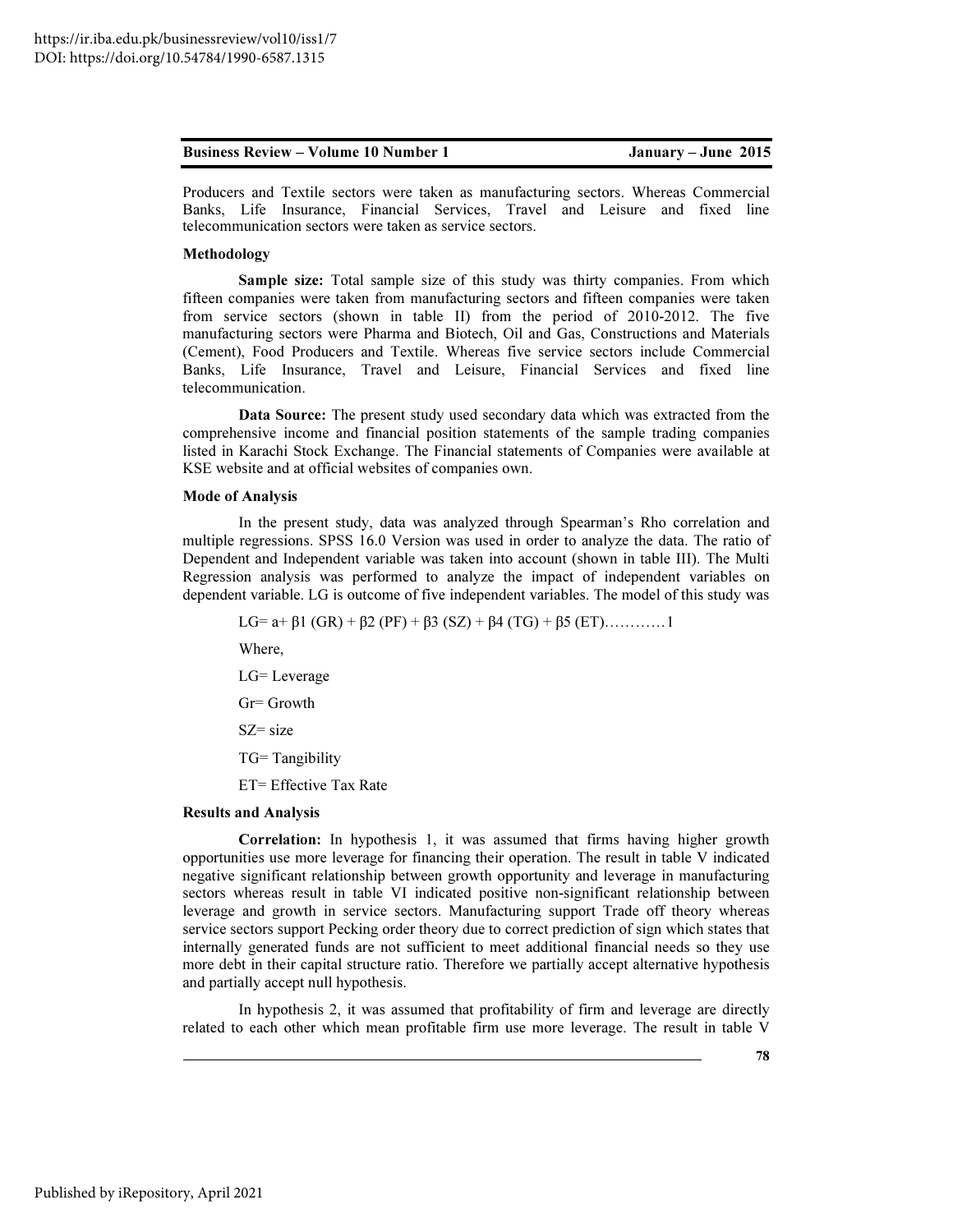indicated that there is negative significant relationship between profitability and leverage in manufacturing sectors. Whereas the result in table VI indicated that there is positive nonsignificant relationship between profitability and leverage in service sectors. Manufacturing sectors follow Pecking order theory which suggests that profitable firms use a lesser amount of debt, because internal generated funds (retained earnings) are sufficient to meet financial needs which are also an end signal to creditors that firm have low bankruptcy risk. In other case firm can issue debt such as bonds debenture at low rate of interest since they are seen as less risky to creditors. Whereas service sectors confirm Trade off theory due to correct prediction of sign but value was non-significant which showed Profitability is not significant determinant of capital structure in Service sectors. Therefore we partially accept alternative hypothesis and partially accept null hypothesis.

In hypothesis 3, it was assumed that size of the company has positive relation with leverage. The result in table V and VI revealed that size has positive relation with leverage in manufacturing as well as in service sectors and the former was non-significant but later was significant so we partially accept alternative hypothesis and partially accept null hypothesis. In both sectors, result supports Trade off theory which states that large firms are more diversified, they have reputable position in market and they have low transaction cost as well as they can borrow at low rate of interest as they have bargaining power. Large firms also have constant cash flow and have lower risk of bankruptcy.

In hypothesis 4, it was assumed that firms having more tangible assets use more debt in their capital structure ratio. Result in table V and VI show negative significant relationship between tangibility and leverage in manufacturing as well as in service sectors. Result indicated that Pecking order theory is followed by firms which states that firm having more tangible assets lower the information asymmetries, firm issue equity which will be relatively less costly as compare to leverage. The other reason for service sectors is that the service industry generally classified by higher level of current assets and lower level of fixed assets, as current assets can be easily altered into cash and this having more liquid volume than fixed assets. Lending institutions generally give debt to those who keep their fixed assets as collateral so that they can convert company fixed assets in to cash in case of firm bankruptcy or financial distress. The reason for manufacturing sectors is that tangible assets are poor source of collateral in emerging economies as their value fluctuates day to day. Due to significance value, we accept alternative hypothesis and reject null hypothesis.

These findings are similar to the findings of studies conducted by Amarjit Gill et al (2009) in United States and Wanrapee Banchuenvijit (2011) in Thailand. While contrast with the results of studies conducted by Paul et al (2013) in Ghanaian firms, A.Ajanthan (2013) in Sri Lanka, Oladele & Adebayo (2013) in Nigeria, Kiran (2013) in Pakistan, Mishra & Chandra (2011) in India, and Mahabuba (2009) in Bangladesh.

In hypothesis 5, positive relationship between effective tax rate and leverage was assumed. Findings in table V and VI showed that the tax variable in both sectors is positively related with leverage which show firms prefer debt financing when firm face high tax provision because interest amount is tax deductible which is consistent with Trade off theory due to positive relationship. Non-significant relationship established therefore tax rate was not found to be significant determinant of capital structure. Due to this, null hypothesis was accepted and alternative hypothesis was rejected.

Result is consistent with the result of study conducted by Amarjit Gill et al (2009) in USA whereas it is inconsistent with the result of study conducted by Paul et al (2013) in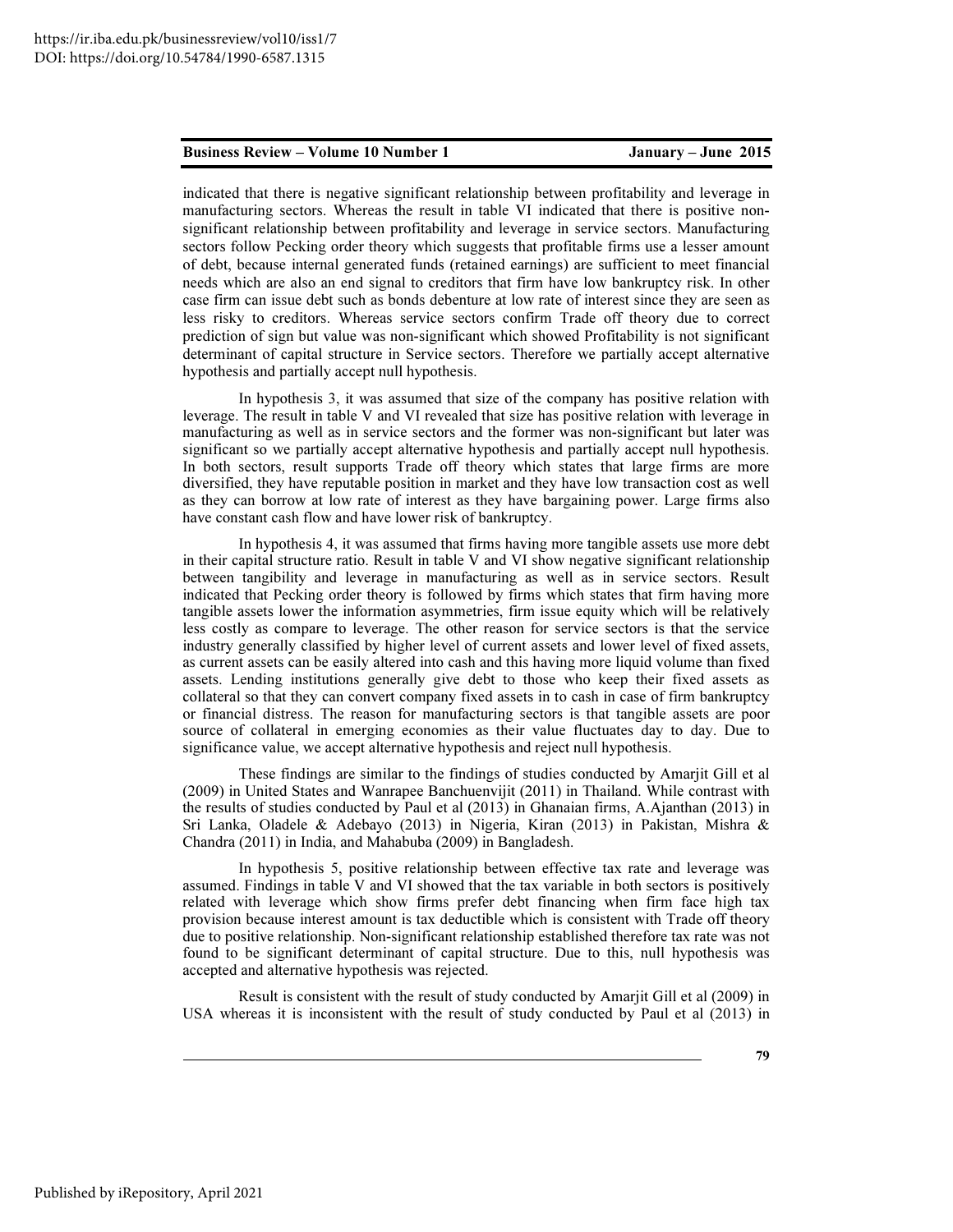India.

Conclusion

#### Business Review – Volume 10 Number 1 January – June 2015

This study attempted to find out the determinants of capital structure of manufacturing and service sectors of Pakistani firms from the period of 2010-2012. In manufacturing sectors negative significant relationship was found between growth and leverage whereas in service sectors positive non-significant relationship was found between growth and leverage. Manufacturing sectors support Trade off theory but service sectors support Pecking order theory due to correct prediction of sign. Negative relationship was observed between profitability and leverage in manufacturing sectors and positive relationship was observed in service sectors where it was significant in manufacturing sectors but non-significant in service sectors. This result revealed that manufacturing sectors follow Pecking order theory whereas service sectors follow Trade off theory. Significant negative relationship was found between tangibility and leverage in both sectors which confirmed that Pecking order theory is followed by firms in both sectors. Size and leverage shows nonsignificant positive relationship in manufacturing sectors whereas positive significant relationship found in service sectors. Due to positive sign, they follow Trade off theory. Effective tax rate has positive relationship with Leverage but the result was non-significant. Positive sign confirmed that firms follow Trade off theory in both sectors which shows those firms having higher tax prefer debt financing. Due to non-significant result, the effective tax rate not found to be a significant determinant of capital structure.

Ghanaian firms, Oladele & Adebayo (2013) in Nigeria and Mishra and Chandra (2011) in

model fits into data. In table VIII manufacturing sectors shows the value of R square is 64.9% and it's significant because p value was 0.001 which is less than 5%. This shows that around 65% deviation in response variable is due to these five predictor variables (Growth, Profitability, Size, Tangibility, Effective tax rate) and other 35% variation is from other variables which were not included in this regression model. Whereas in table X service sectors shows the value of R square is 72.5% and also its significant at 0.000 level, which shows around 72.5%% variation in response variable was due to these five predictor variable other 27.5% variation was due to other variables which were omitted from this model.

Regression: Moreover multi regression technique was used to know how well the

#### Table I: Summary of Theoretical predictions

(Relationship between determinants and Leverage)

|                           |                                      | Expected signs |                                       |  |
|---------------------------|--------------------------------------|----------------|---------------------------------------|--|
| variables                 | Independent<br>Dependent<br>variable |                | <b>Pecking Order</b><br><b>Theory</b> |  |
| Growth                    | Leverage                             | $-(ve)$        | $+(ve)$                               |  |
| Profitability             | Leverage                             | $+(ve)$        | $-(ve)$                               |  |
| <b>Size</b>               | Leverage                             | $+(ve)$        | $-(ve)$                               |  |
| Tangibility               | Leverage                             | $+(ve)$        | $-(ve)$                               |  |
| <b>Effective Tax rate</b> | Leverage                             | $+(ve)$        |                                       |  |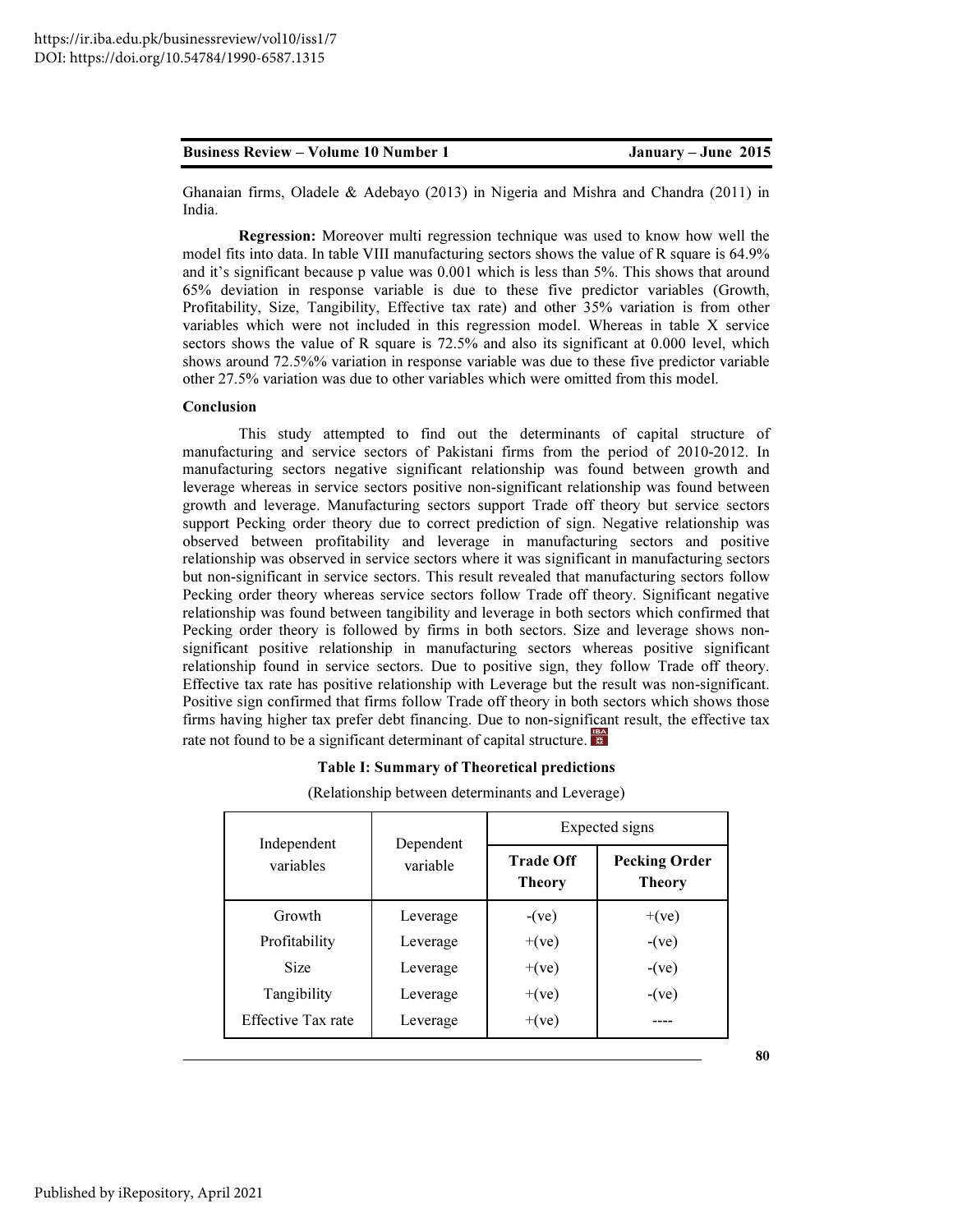|                              | <b>Manufacturing Sectors</b>                  |                                                                                 |                                                                                                                |                                                               |  |  |
|------------------------------|-----------------------------------------------|---------------------------------------------------------------------------------|----------------------------------------------------------------------------------------------------------------|---------------------------------------------------------------|--|--|
| Pharma and<br><i>Biotech</i> | Oil and Gas                                   | Constructions<br>and Materials<br>(Cement)                                      | <b>Food Producers</b>                                                                                          | Textile                                                       |  |  |
| Searle<br>Ferzosns<br>Abbott | <b>PSO</b><br><b>OGDC</b><br>Shell            | Lucky<br>Cement<br>Attock<br>$\bullet$<br>Cement<br>Fauji<br>cement             | Nestle<br>$\bullet$<br>Pakistan<br>Engro foods<br>$\bullet$<br>National foods<br>$\bullet$                     | Gul Ahmad<br>$\bullet$<br>Fateh<br>Nishat Mills<br>$\bullet$  |  |  |
| <b>Service Sectors</b>       |                                               |                                                                                 |                                                                                                                |                                                               |  |  |
| Commercial<br><b>Banks</b>   | Life<br><i>Insurance</i>                      | Financial<br><b>Services</b>                                                    | Travel and<br>Leisure                                                                                          | <b>Fixed line</b><br>telecommuni-<br>cation                   |  |  |
| <b>MCB</b><br>HBL<br>UBL     | <b>EFU</b><br>Jubilee<br>East<br>west<br>Life | Arif Habib<br>Jahangir<br>$\bullet$<br>Siddique co.<br>Capital asset<br>leasing | Dream world<br>$\bullet$<br>Pakistan<br>$\bullet$<br>hotels<br>developers<br>Pakistan<br>$\bullet$<br>services | <b>PTCL</b><br>Telecard<br>World Call<br>$\bullet$<br>Telecom |  |  |

Table II: Sample size

# Table III: Calculation of dependent and independent variables

| <b>VARIABLES</b>                                      | <b>PROXIES</b>                                |
|-------------------------------------------------------|-----------------------------------------------|
| <b>Total Debt/Total Assets</b><br>Leverage            |                                               |
| Growth Opportunity<br>Annual % change in Total Assets |                                               |
| Profitability                                         | <b>EBIT/Total Assets</b>                      |
| <b>Size</b>                                           | Log Of Total Assets                           |
| Tangibility                                           | <b>Total Gross Fixed Assets/ Total Assets</b> |
| <b>Effective Tax Rate</b>                             | Total Tax/Total Taxable Income                |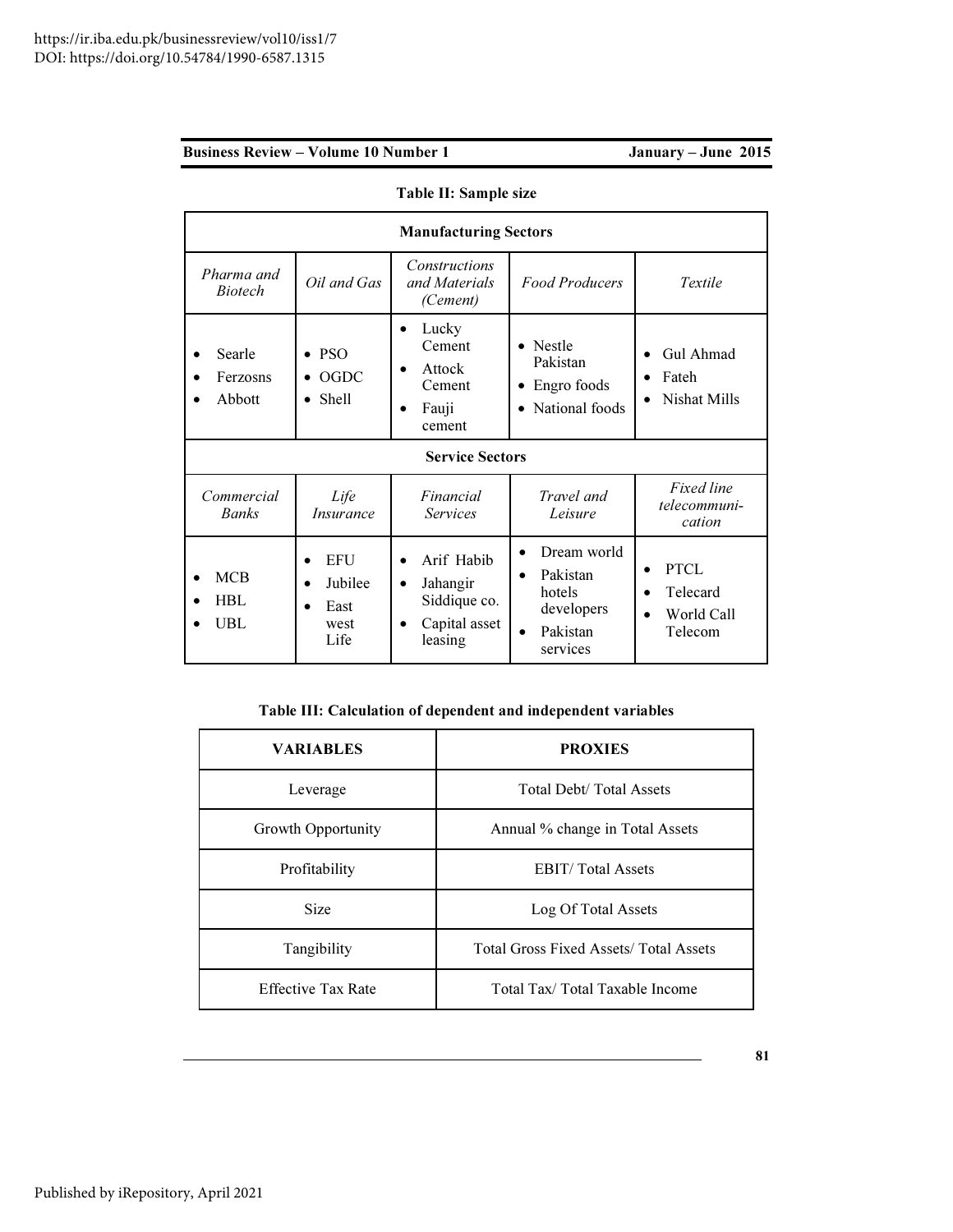|  | <b>Business Review – Volume 10 Number 1</b> |  |  |  |  |  |
|--|---------------------------------------------|--|--|--|--|--|
|--|---------------------------------------------|--|--|--|--|--|

# January – June 2015

| <b>MANUFACTURING SECTOR</b> |    |          |         | <b>SERVICE SECTORS</b> |        |          |
|-----------------------------|----|----------|---------|------------------------|--------|----------|
|                             | N  | Mean     | Std.dev | N                      | Mean   | Std.dev  |
|                             |    |          |         |                        |        |          |
| Leverage                    | 45 | .5591    | .23497  | 45                     | .4695  | .32243   |
| Growth                      | 45 | .1941    | .15222  | 45                     | .1209  | .22296   |
| Profitability               | 45 | .1703    | .10409  | 45                     | .0273  | .10939   |
| size                        | 45 | 7.8692   | 1.15444 | 45                     | 8.0486 | .1.02316 |
| Tangibility                 | 45 | .4472    | .23159  | 45                     | .4860  | .39140   |
| tax                         | 45 | $-.2084$ | 3.76446 | 45                     | .2472  | .52811   |
|                             |    |          |         |                        |        |          |

# Table IV Descriptive Statistics

# Table V Correlation of Manufacturing Sectors

| Dependent variable | Independent Variable      | R       | P value   |
|--------------------|---------------------------|---------|-----------|
|                    | Growth                    | $-.356$ | $.017*$   |
|                    | Profitability             | $-.479$ | $.001$ ** |
| Leverage           | <b>Size</b>               | .111    | .467      |
|                    | Tangibility               | $-432$  | $.003***$ |
|                    | <b>Effective Tax Rate</b> | .199    | .189      |

\*Correlation is significant at the 0.01 level (2-tailed).

\*\*Correlation is significant at the 0.05 level (2-tailed).

# Table VI Correlation of Service Sectors

| Dependent variable | Independent Variable      |         | P value  |
|--------------------|---------------------------|---------|----------|
|                    | Growth                    | 0.183   | 0.228    |
|                    | Profitability             | .045    | .768     |
| Leverage           | <b>Size</b>               | .301    | $.045*$  |
|                    | Tangibility               | $-.640$ | $.01***$ |
|                    | <b>Effective Tax Rate</b> | .074    | .629     |

\*Correlation is significant at the 0.01 level (2-tailed).

\*\*Correlation is significant at the 0.05 level (2-tailed).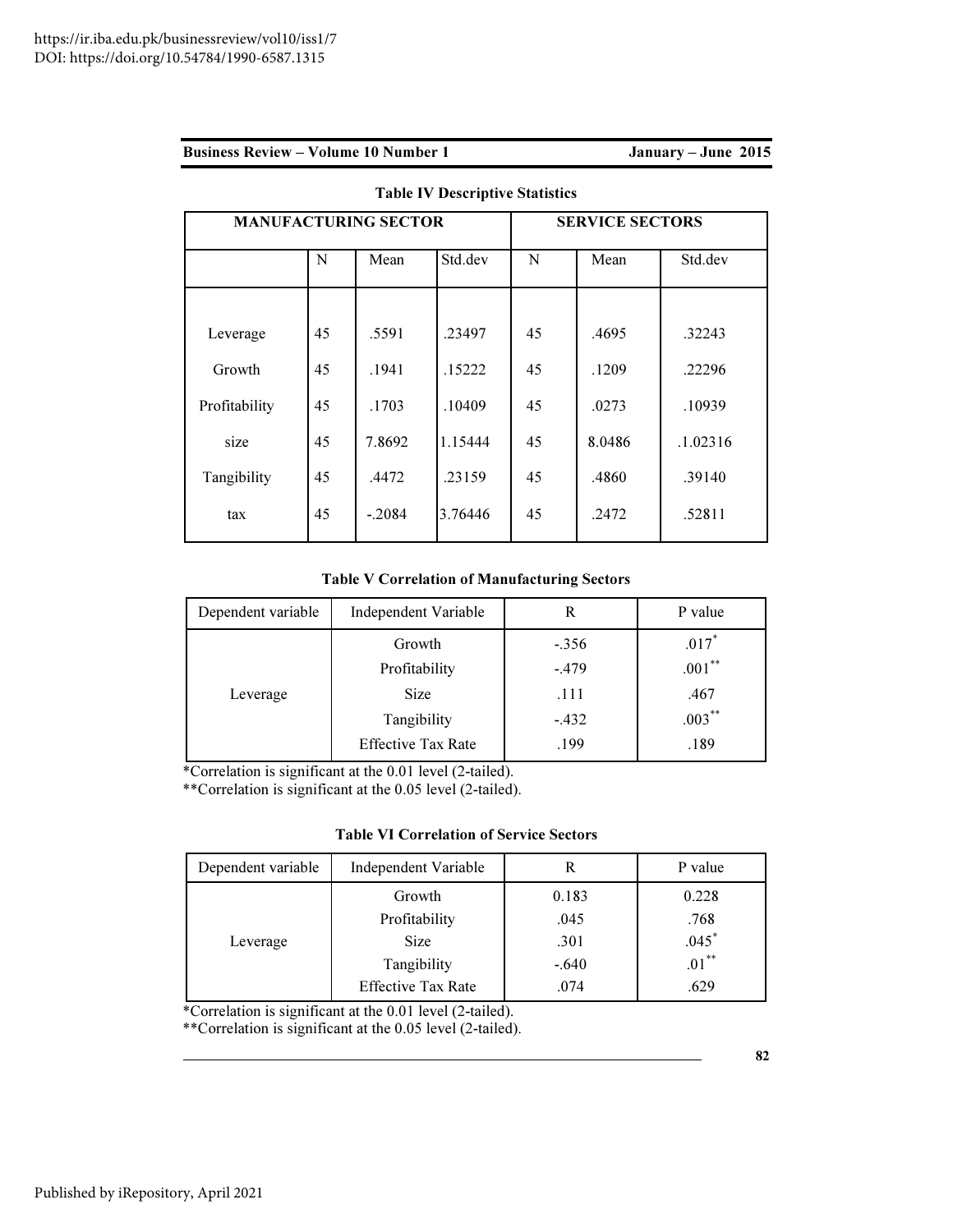|               | B       | <b>Std Error</b> | т        | <b>Sig</b>       |
|---------------|---------|------------------|----------|------------------|
| (Constant)    | 1.184   | .242             | 4.885    | .000             |
| Growth        | $-.506$ | .207             | $-2.444$ | .019             |
| Profitability | $-.893$ | .282             | $-3.167$ | .003             |
| Size          | $-.027$ | .026             | $-1.028$ | .310             |
| Tangibility   | $-.360$ | .129             | $-2.789$ | $.008$ $^{\ast}$ |
| Tax           | .010    | .008             | 1.241    | .222             |

Table: VII Regression Analysis of Manufacturing Sectors

\*Correlation is significant at the 0.01 level (2-tailed).

# VIII Model Summary

|       | R square | Adjusted R square | Sig. F Change |
|-------|----------|-------------------|---------------|
|       |          |                   |               |
| 0.649 | 0.421    | 0.346             | $0.001\,$     |

# Table: IX Regression Analysis of Service Sectors

|               | B       | <b>Std Error</b> | T        | Sig  |
|---------------|---------|------------------|----------|------|
| Constant      | .506    | .323             | 1.568    | .125 |
| Growth        | $-153$  | .201             | $-.762$  | .450 |
| Profitability | $-.136$ | .398             | $-.342$  | .734 |
| Size          | .034    | .038             | .879     | .385 |
| Tangibility   | $-.601$ | .098             | $-6.123$ | .000 |
| Tax           | $-.028$ | 075              | .376     | .709 |

# Table: X Model Summary

|       | R square | Adjusted R square | Sig. F Change |
|-------|----------|-------------------|---------------|
| 0.725 |          | 0.464             | $0.000\,$     |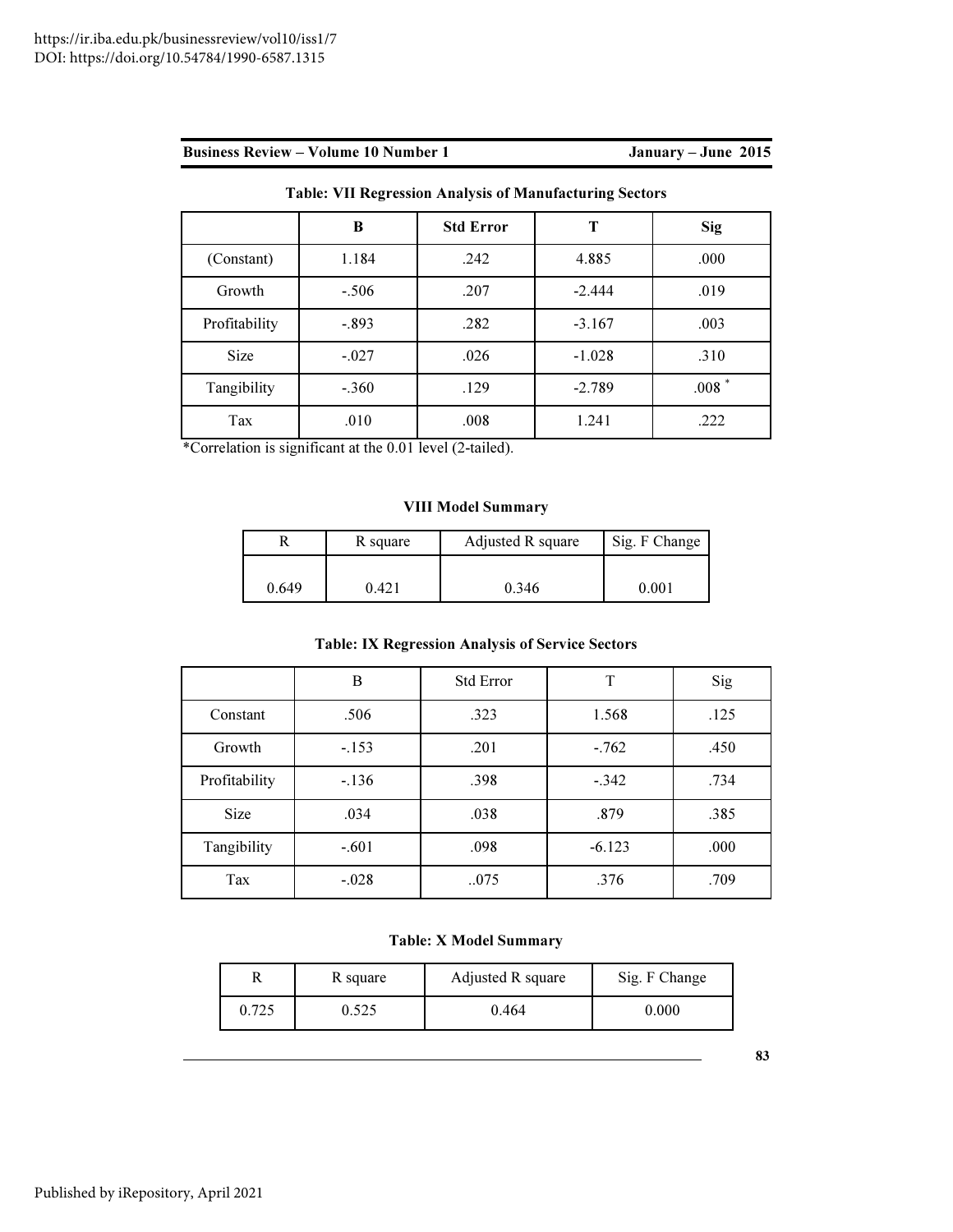#### References

Adebayo, O., & Oladele, J.A. (2013). Determinants of capital structure in Nigeria. *International Journal of Innovation and Applied Studies*, *Vol. 3*, pp. 999-1005.

Ajanthan, A. (2013). Determinants of Capital Structure: Evidence from Hotel and Restaurant Companies in Sri Lanka. *International Journal of Scientific and Research Publications, Vol. 3*, pp. 1-8.

Amarjit, G., Chenping, P., Nahum, B., & Smita, B. (2009). The Determinants of Capital Structure in the Service Industry: Evidence from United States. *The Open Business Journal*, *Vol. 2*, pp. 48-52.

Andreas, W.H.J. (2013). *Determinants of capital structure: an empirical study of Danish listed companies.* Master Thesis, Aarhus University, Business and Social Sciences, Denmark.

Bisma, R., Faiza, S., Ghazala, A., Qaiser, M., Muhammad, I., Rabia, S., & Sidra, T. (2013). The determination of capital structure of oil and gas firms listed on Karachi stock exchange in Pakistan. *Interdisciplinary journal of contemporary research in business*, *Vol. 4*, pp. 225-233.

Chandra, S., & Mishra. (2011). Determinants of Capital Structure: A Study of Manufacturing Sector PSUs in India. *International Proceedings of Economics Development & Research, Vol. 11*, pp. 247 - 252.

Hasan, A., Norhasniza, M., Shashazrina, R., & Zuraidah, A. (2012). Capital structure effect on firm's performance: focusing on consumers and industrials sectors on Malaysian firms. *International Review of Business Research Papers, Vol. 8*, pp. 137-155.

Husni, A.K. & Husni, H.A.K. (2010). The determinants of the Capital Structure: Evidence from Jordanian Industrial Companies. *JKAU: Econ.& Adm*, *Vol. 24*, pp. 173-196.

Imran, C., & Muhammad, A. (2012). Determinants of Capital Structuring: An Empirical Study of Growth and Financing Behavior of Firms of Textile Sector in Pakistan. *Journal of Management and Social Sciences*, *Vol. 8*, pp. 1-9.

Irfan, A. (2011). *Determinants of capital structure: Empirical evidence from Pakistan.*  Master's Thesis, University of Twente Enschede, Netherlands.

James, K.A., Paul, K.O.P., & Kingsley, O.A. (2013). Determinants of Capital Structure: Evidence from Ghanaian Firms. *Research Journal of Finance and Accounting, Vol. 4*, pp. 44 -52.

Jean, J.C. (2004). Determinants of capital structure of Chinese-listed companies. *Journal of Business Research, Vol. 57*, pp. 1341-1351.

Joshua, A. (2007). Industry classification and the capital structure of Ghanaian SMEs. *Studies in Economics and Finance, Vol. 24*, pp. 207 – 219.

Khalid, A. (2012). The determinants of leverage of listed companies. *International Journal of Business and Social science, Vol.3*, pp.78-83.

Kinga, M. (2007). The determinants of capital structure choice: evidence from Polish Companies. *International Atlantic Economic Society, Vol. 13*, pp. 495-514.